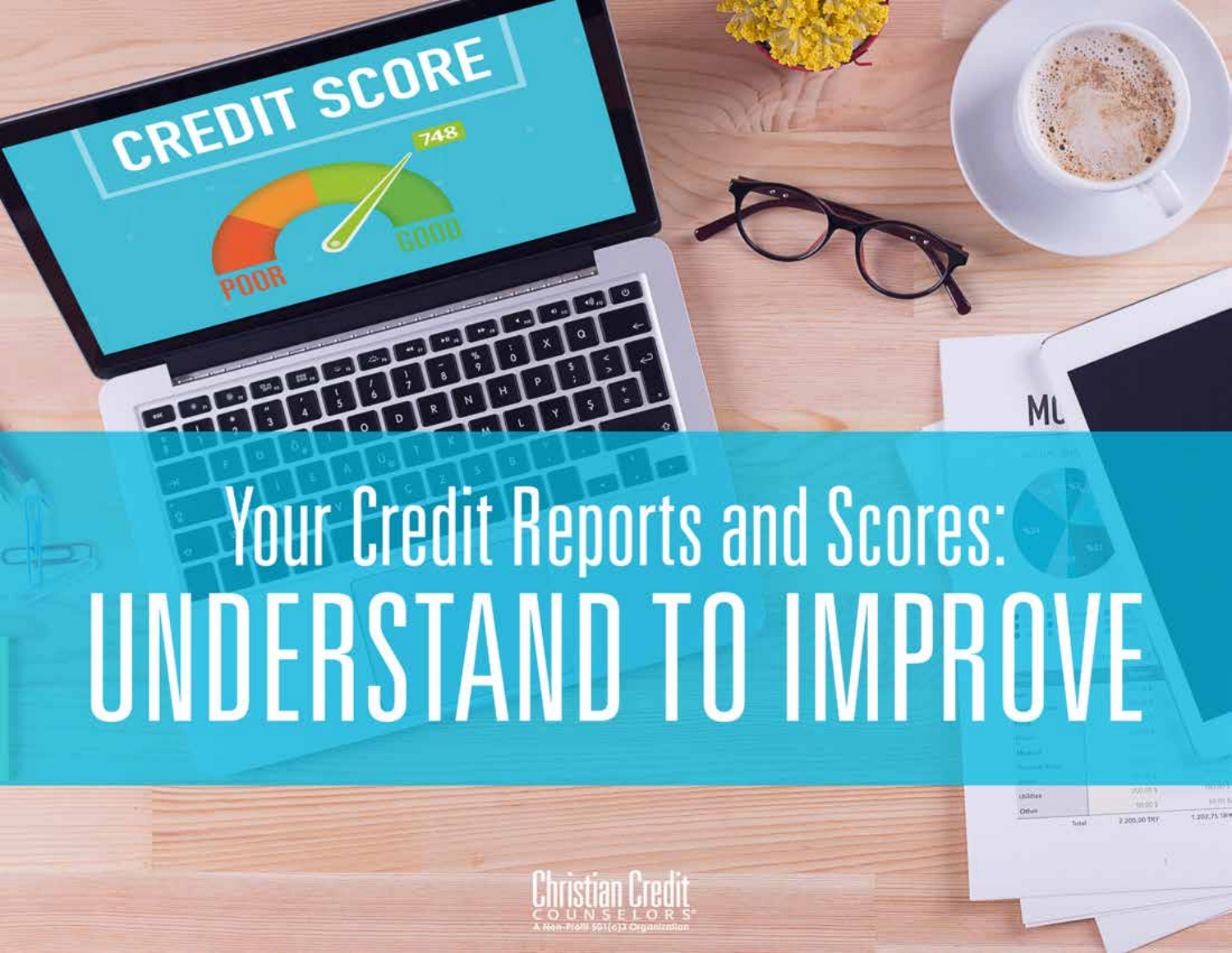#### **Getting Started: Does Credit Repair Really Work?**

### **Your Credit Reports and Scores:** UNDERSTAND TO IMPROVE

**Today, it's difficult to know who to trust and where you can find accurate information on managing your credit reports and credit scores. Many companies advertise that they can quickly "repair" your credit and help you eliminate your debt. In the case of your credit, the old saying stands true: "if it's too good to be true, then it probably is." Building and improving your credit takes time. Unfortunately, there is no quick fix once you have overextended your financial obligations. Despite this, there are still actions you can take to help yourself get back on track. First, you need to understand how credit reporting and scoring works. Whether you want to improve, build, or just manage your finances more efficiently, this eBook is a great first step in helping you achieve your goal(s). With this eBook, you will gain a basic understanding of how credit works, how credit is reported, and how scores are formulated. You will learn how to pull your free annual credit reports and how to review them. Once you have done that, you can make an action plan based on your goal(s). You will also learn some actions that you can take to prevent identity theft. Credit repair and financial help doesn't have to cost hundreds of dollars. By educating yourself, you can improve your credit for free.**

**Christian Credit Counselors (CCC) continues to provide our clients with the most up-to-date information regarding their finances. We understand that with all of the information out there today, it is difficult to know what is accurate and who to trust with your personal financial situation. CCC has taken the most current and useful information from a variety of sources to help you understand how credit reporting and scoring works. Ultimately, it's our goal that this eBook will arm you with the tools and information that you need to review and understand your current financial situation, and set goals to improve and/or manage your credit wisely.**

#### **Your Credit Report Explained**

**Once you begin to understand how credit reporting works and how crucial a positive credit history is to your ability to borrow and obtain financial security, the more important it will be to keep your credit in good standing. First of all, it is extremely important to check your credit reports at least once a year so that you are not only fully aware of your financial situation, but also to check for any inaccurate information that may be negatively affecting your credit. The FBI has reported that identity theft is currently the fastest growing crime in the United States. Pulling and reviewing your credit report is essential to build and improve your credit report and score as well as for your own financial protection. Do not waste money on identity blockers or credit report monitoring scams. By law, you are allowed to pull one free copy of each of your three credit reports once a year from www.annualcreditreport.com.** 

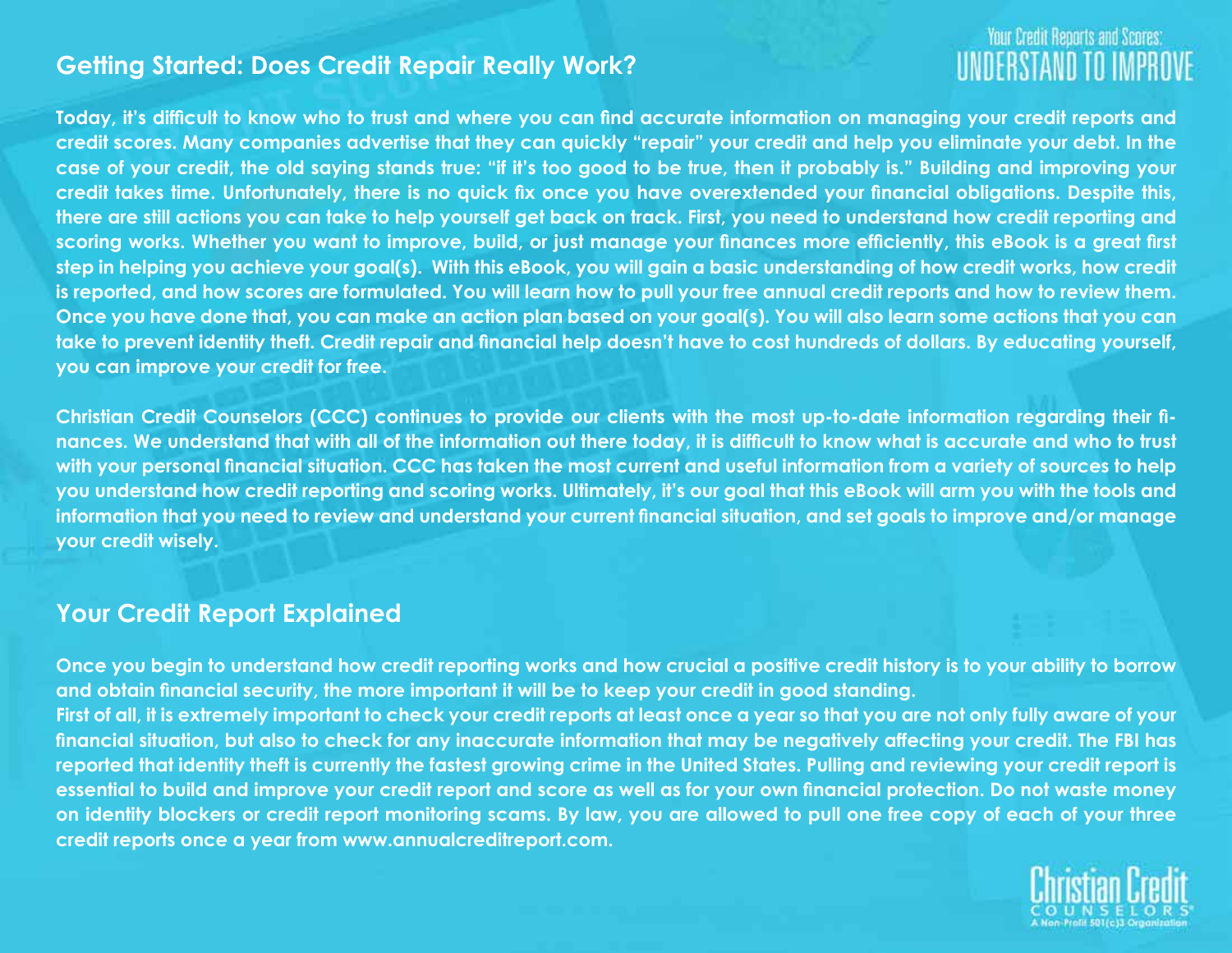**The three main credit reporting agencies are Equifax, Experian, and TransUnion. These agencies compile each report which contains both financial and personal**

### **Your Credit Reports and Scores** UNDERSTAND TO

**information about you. Each agency compiles a separate credit report for you but most often, the information amongst the three is very similar. You should expect to see the following information on your credit reports: your name, address and/or previous addresses, phone number, social security number, date of birth, current and previous employers, and any companies that have issued credit to you (i.e. credit cards, personal or student loans, car loans, mort-**

**gages, home equity loans, etc.).**

**Whenever you hear the term "Credit Reporting Agency" or "Credit Bureau," this refers to one of the three agencies mentioned above (Experian, Equifax, and TransUnion). The purpose of the agencies is to supply creditors with the most accurate financial information about individual consumers. Based on this information in your credit reports, the creditors can decide if an individual qualifies for credit or not. Within a credit report, there are four main sections: Public Record Information, Credit Account Information, Inquiry Information, and Personal Identification Information.** 

#### **Key Elements of Your Credit Report Explained**

**• Public Record Information**

**In this section, you can expect to find listings such as bankruptcies or unpaid tax liens. This is also where lawsuits, judgments and any court proceedings will be recorded. It is important to note that a bankruptcy will appear on your credit for up to 10 years and tax liens can remain on your credit report for up to 15 years. All other delinquent and public record information can stay on your credit report for up to 7 years from the date of last activity.**

**• Credit Information** 

**Here you will find a record of all the loans and credit you have been granted in the past and present. For each account listed, you will find details about the balance (as of the last reported date), the minimum payment, your credit limit, the date the account was opened and/or closed, whether it is an individual or joint account, as well as whether or not you are a cosigner or authorized user on the account.**

**Remember, you should never co-sign unless you are prepared to fully pay the debt yourself. For each account, your payment history/pattern is also listed. This will show if you have ever been late on a payment. Typically the credit report will show if the consumer is 30, 60, or 90+ days delinquent and if the account has been charged off or is with a collection agency. Each lender decides the point of delinquency at which an account is charged off. Typically an account is charged off between 90 and 150 days of delinquency.**

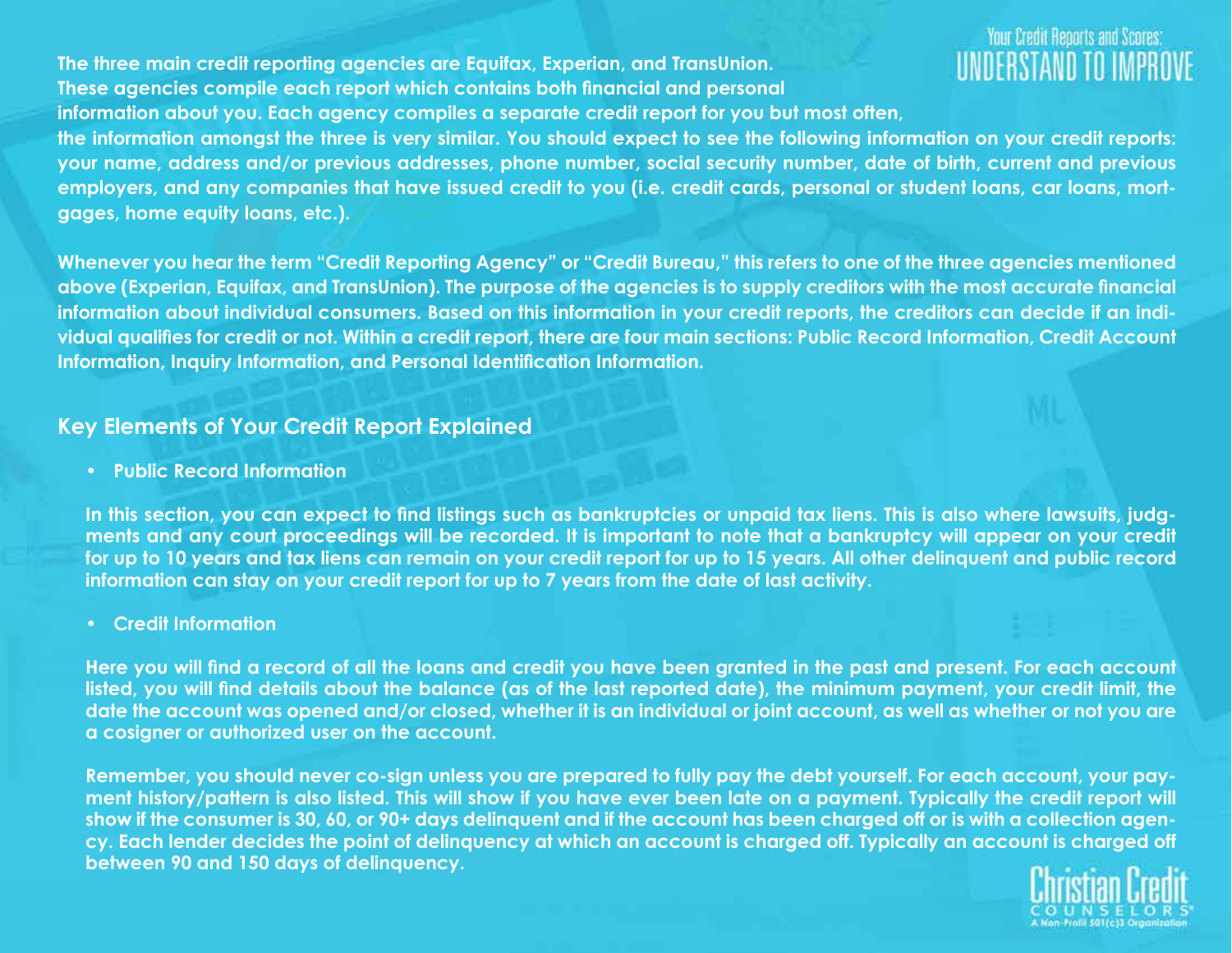**• Inquiry Information (Requests by Others to View Your Credit History)**

## **Your Credit Reports and Scores:**

**The Fair Credit Reporting Act allows credit grantors with permissible purpose to inquire about your credit information without your prior consent. These are called "soft inquiries." All of these inquiries remain listed on your credit report for up to two years and do not negatively harm your credit report or score. In this section, "hard" credit inquiries are also listed. These are the inquiries made by creditors with your permission as you are applying for credit such as credit cards, loans, or a mortgage. As you will see in the credit score section, too many of these hard inquiries within a short period of time can be harmful to your credit score. The exception to this rule would be rate shopping for a personal or auto loan. Creditors understand that these are not multiple attempts for credit and you, the consumer, are trying to get the best rate.**

**• Personal Identification Information** 

**Your personal details such as your name, current and previous addresses, telephone numbers, current and previous employers, social security number, and date of birth are all listed here.**

**Delinquent items which are more than 7 years old as well as bankruptcies and tax liens more than 10 or 15 years old will not be listed on your credit report and will not negatively affect your report or score. Any checking/savings, 401K or other retirement accounts will not show up on your credit report. Typically utility bills are not reported to the credit bureaus but if they are delinquent and the company forwards the debt to a collection company, it may be reported and will negatively affect your report and score. This is another reason why it is important to set a monthly budget. It will ensure that all of your monthly bills are paid on time and that you do not overextend yourself financially.**

#### **Your Credit Score Explained**

**Now that you understand the sections of a credit report and what they mean, you are probably asking yourself: "How is my credit score formulated?" You do not just have one credit score. You have several that change all the time. They are based on the information on your credit report such as your balances, available credit, and length of credit history.** 

**Your credit scores are designed to provide a snapshot of your credit picture. As creditors add and delete information from your report, your score will change. That can be good or bad depending on the information that is changing. An ever-changing credit report can be a good thing. If you currently have a low credit score, you are not stuck with it forever.**

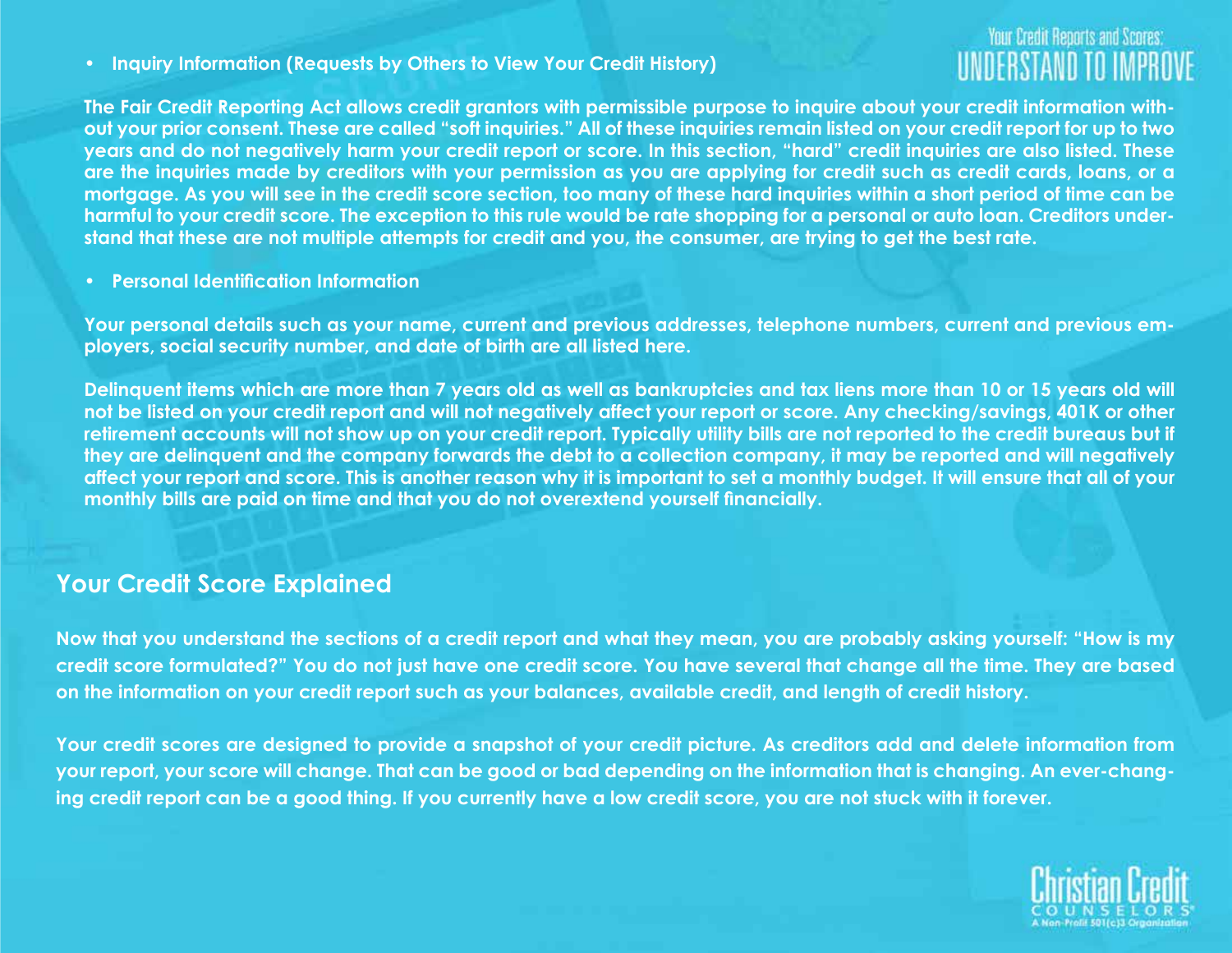**There are many credit scoring models used by creditors. However, we will focus on the FICO (Fair Isaac Corp.) scoring system because it is the industry leader and is used by 90% of lenders. Credit scoring models are designed for the lenders, not the consumers.**

## **Your Credit Reports and Scores**

**This means that the exact formulas used to calculate scores are closely guarded. Even more reason to get a basic understanding of how to maintain and improve your score.**

**The FICO score is calculated based on an algorithm which changes due to evolving trends. The exact formula is unknown but, as trends emerge, research shows that the FICO score algorithm is adjusted. One example of this is in regards to rate shopping for mortgages and auto loans. Another example has to do with credit counseling agencies. In the past, this reporting counted negatively against the FICO score but now it does not. It is encouraged for people to seek financial help when it is needed.** 

**Remember, you have to use credit to build credit. Without recent reporting on your credit report, FICO will not have the information to grant an accurate score. It is also important to note that many times, the credit score isn't the only information that the lender will consider. When you are in the process of qualifying for a mortgage, the lender will also look at your employment history, income, and the total debt payments monthly in comparison to your total income. Paying cash all the time does not build credit.** 

**The average American has a credit score of about 700. If your credit score is at least 700 you will be setting yourself up for prime rates. The graph below will give you an idea of where you stand in the world of credit scores. A variety of life events and circumstances influence our credit situation. A hardship can make you feel financially out of control and it can be difficult to know how to get back on track. Despite this, improving your credit situation can be done with time and planning. If you understand the key portions of your credit report and how they affect your credit score, you can take actions towards improvement.**

## **FICO Credit Scoring National Averages FICO Credit Score: 300-499 500-549 550-599 600-649 650-699 700-749 750-799 800-850 Percent with score: 2% 5% 8% 12% 15% 18% 27% 13%**



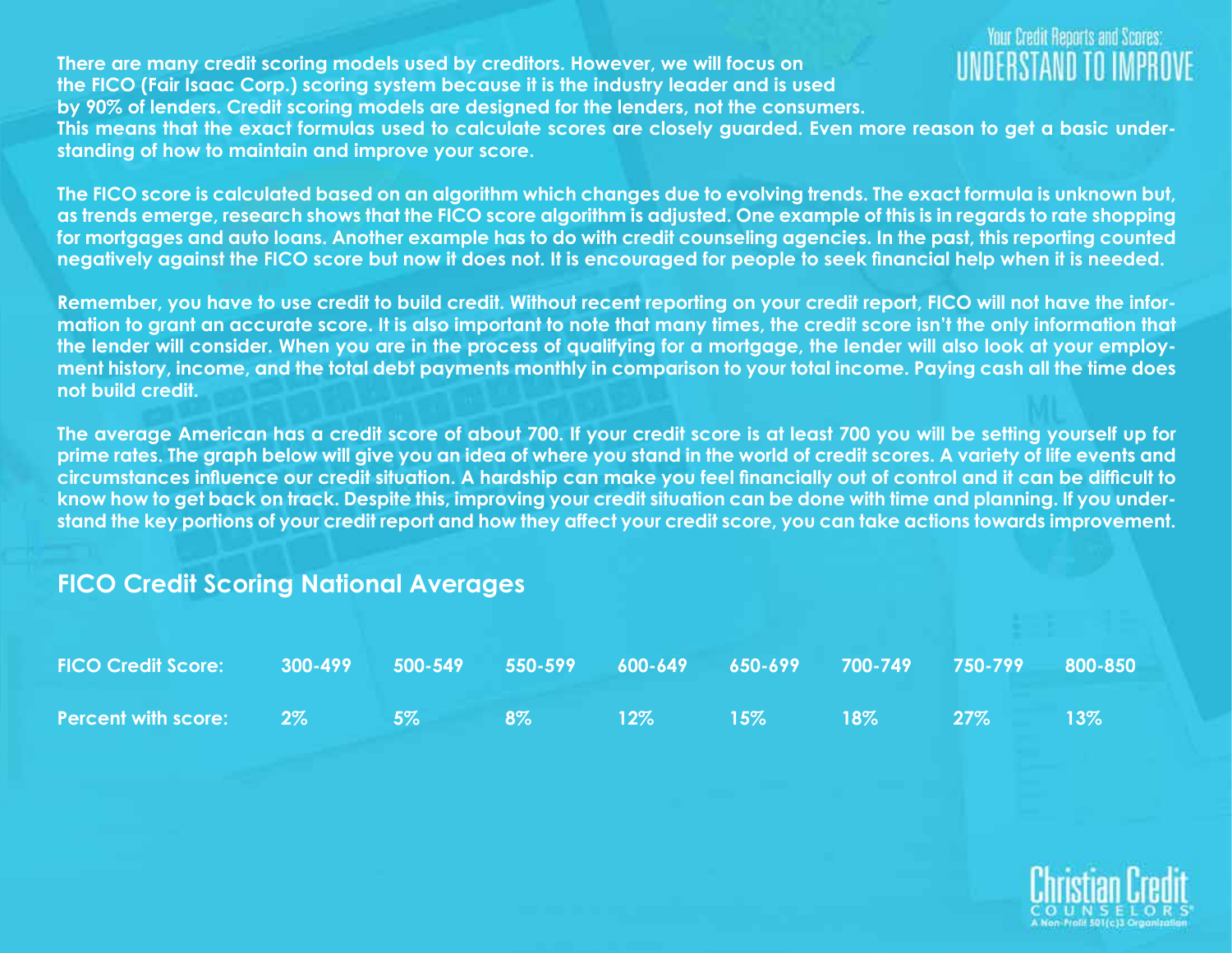#### **Payment History**

### **Your Credit Reports and Scores:** UNDERSTAND TO IMPROV

**Your payment history makes up approximately 35% of your FICO score. Any collection accounts, judgments, bankruptcies, foreclosures, or other adverse reporting such as late credit card payments will affect this portion of your score. Late payments and negative accounts are not something that will just go away but the longer it has been since the delinquency has been reported, the better. To improve this section of your report and score, you will need to begin building an ongoing history of on-time payments. The longer the history of consistent, timely payments, the more this section of your credit report and score will improve. For example, if you have a 30-day late payment reported on your credit report from April of last year and since then every payment has been made and reported as on time, this will help you. One late payment followed by a history of 24 on time payments is far better than several ongoing or sporadic late payments which would look risky to a credit grantor.**

**You will need to make sure that going forward, the account is paid on time each month to establish that current on-time payment history. You will also want to make sure that any adverse accounts such as collection accounts are paid in full. The negative account will still show up and affect your report and score but a "paid-in-full" collection account looks far better than one that is not paid in full.**

**Unfortunately, in order to pay collection or other delinquent accounts, you may need to speak with a collection agent or attorney. This can be scary, but making a payment arrangement on these accounts is your best bet, especially if they are threatening further action against you such as a judgment or wage garnishment. If you end up having to go to court then making payments toward the balance will only help you. You can offer to settle the account for less than the full balance but make sure you get the agreement in writing first and remember that you will be taxed on any forgiven amount more than six hundred dollars. Also, be very cautious of debt settlement because it can have a huge negative impact on your credit.** 

#### **Amounts Owed**

**The amounts that you owe on your accounts make up approximately 30% of your FICO score. More specifically, this section deals with how much available credit you have compared to your total balances owed and the amount you still owe on any installment loans or other types of loans. Quite simply, as you pay down debt, this portion of your credit report and your score will improve. Some people think that they are improving their credit by closing zero balance accounts that they are not using. This is NOT the case. By closing those accounts you are decreasing your amount of available credit and this can hurt your credit score, especially if that account also happens to be an older one which contributes to your credit history. Paying off your credit card and line of credit accounts in full each month will keep this portion of your report in good standing and significantly help your credit.**

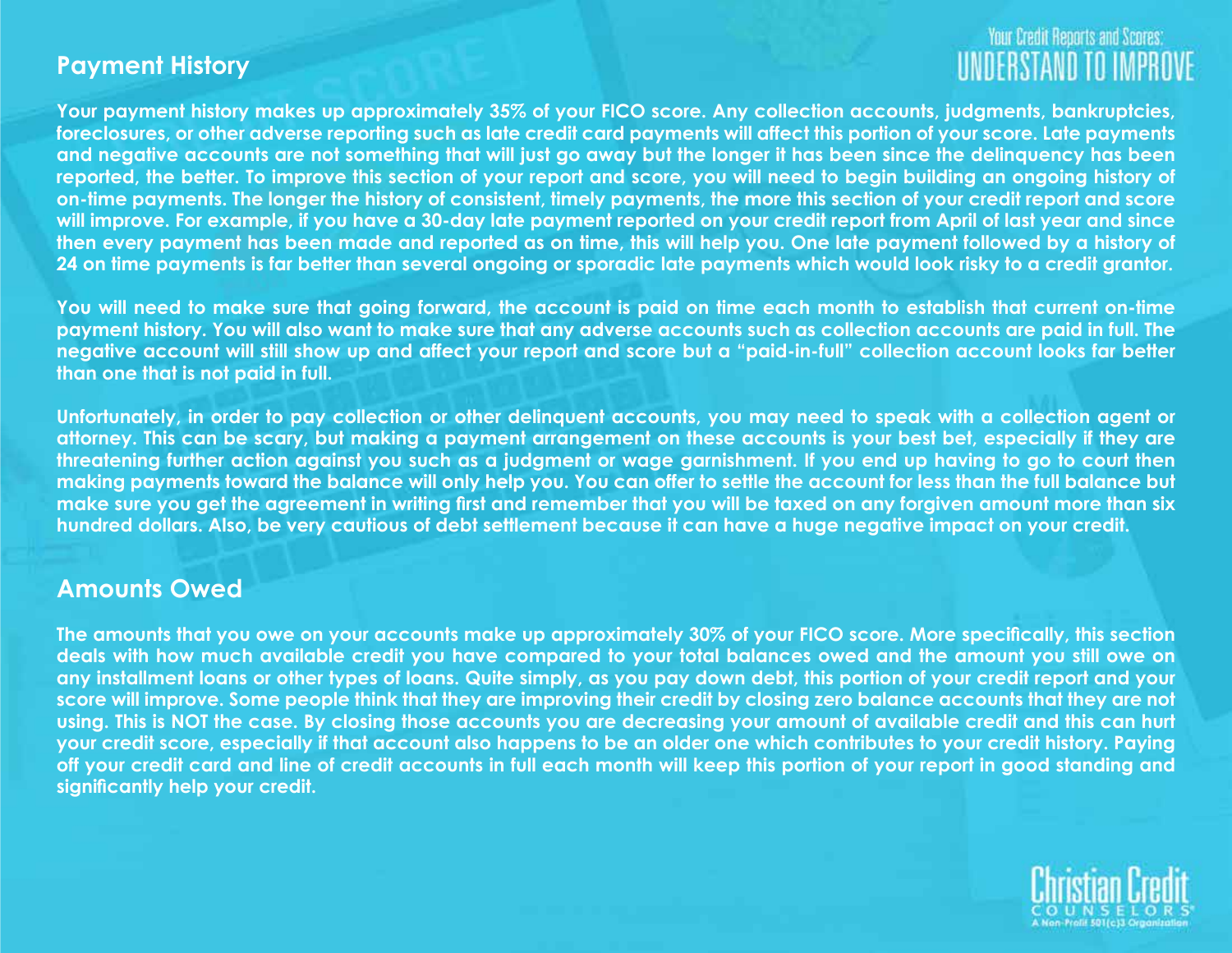**If you are finding that your balances are too high at this point to do so, you will want to budget in a specific amount per month to pay down the cards. Once they are paid in full then you can begin charging and paying the full amount you charge each month.**

#### **Your Credit Reports and Scores** UNDERSTAND TO

**If you find yourself in a hardship and cannot make the minimum monthly payments, you may want to contact a credit counseling agency. They will be able to assess your budget and help you get on track to pay off your accounts over time. It is important to understand your debt-to-income ratio. Your credit might be good but if you owe more to your creditors than you make monthly, that is a red flag.**

#### **Length of Credit History**

**How long you have had credit makes up approximately 15% of your FICO score. Compared to the first two sections, this one and the two following are far less significant but they still matter. This section will look at the age of your oldest account(s) and the average age of your accounts. This section will improve with time. One thing that you can do to improve this section**  is to leave your old accounts open even if you don't use them. If you only have newer accounts open it will hurt your credit **because it does affect the average age of your accounts, which only looks at open accounts.**

#### **New Credit**

**This section makes up approximately 10% of your FICO score. Opening new accounts can negatively affect this portion of your credit score, especially if you are attempting to open numerous credit accounts within a short time or you don't have a long credit history. The average American hasn't opened an account in 20 months so if you are continually opening credit, beware because it may be affecting your score.**

**To maximize your score in this section, you will want to be mindful of how many accounts you have opened recently, how many of them are new, and how much time has passed since you applied and opened new credit. Throughout the years, research has shown that consumers now spend about 45 days rate shopping for auto loans and mortgages. Due to this, multiple inquiries only count as one on the credit report and do not negatively impact your FICO score. Remember, if you are rate shopping for one loan, your credit will not be negatively impacted but it will if you are continuing to open new credit accounts.** 

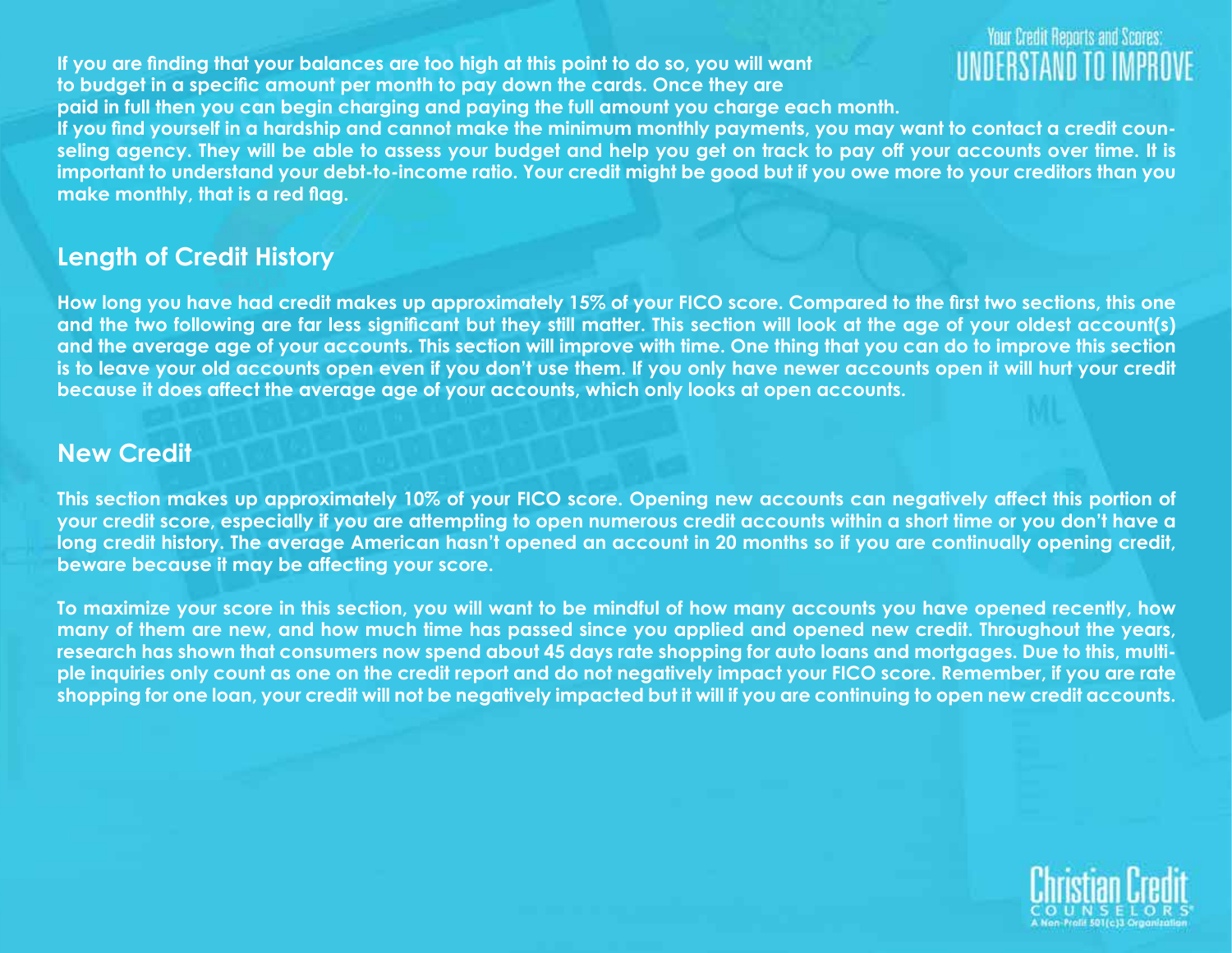#### **Types of Credit**

### **Your Credit Reports and Scores:** UNDERSTAND TO IMPROV

**Approximately 10% of your FICO score is determined by your "healthy mix" of credit accounts. This doesn't mean you should go out and apply for credit so that you have one of each kind (i.e. credit card, auto loan, mortgage, installment/personal loan, department store card). If you have a car loan that is paid off but still on your credit report, meaning it was open within the last 7 years, it still counts as a type of credit. This is the same as a personal loan or mortgage that is paid off but still reporting. A healthy mix of credit comes with time and opening different accounts all at once just to make sure that you have some of every kind is not a good idea because you are increasing your monthly payments and balances and this should be done over time.**

**It is also helpful to learn other ways in which credit can be categorized. Most credit can basically be obtained in two forms: secured credit and unsecured credit. Secured credit requires that you provide something of value to guarantee that you will repay your debt. It is usually used for installment loans. If you fail to repay, the lender takes your item as repayment. Personal valuables, such as a car, are often used for secured loans. On the other hand, unsecured credit such as credit cards, medical bills, or utility bills has nothing securing it, thus, it is a higher risk for lenders because they have no collateral if someone fails to repay it.** 

**Within these categories, you will also hear about the following types of credit:**

**Revolving Credit - Allows you to borrow money any time up to the set limit. As you pay the borrowed money back, it becomes available for use again. The lender allows for monthly minimum payments or lump sum payments. If you pay back the debt over time, you are charged a fee each month on the amount that is owed. The fee is called interest. The most common types of revolving credit are credit cards, such as VISA or MasterCard, department store cards, and gasoline cards. It is important to understand what type of revolving credit you have, what the interest rate is, and how it is charged.**

**Installment Credit - Allows you to borrow a specific amount of money at one time for a defined purpose. You establish a payment plan with your lender to repay the loan on a regular basis over a period of time. The total amount of interest paid is determined in advance and is calculated into your set monthly payments. This type of credit is common for large purchases such as a home, car, or education.**

**Non-installment or Service Credit - Allows you to pay for a used service at a later date. Some businesses and utility companies offer this type of credit. Often, if you pay the total sum owed within 30-60 days, you do not have to pay any interest or fees. If you are unable to make the payment within the specified time, there is usually a penalty charge that will be added to your debt.** 

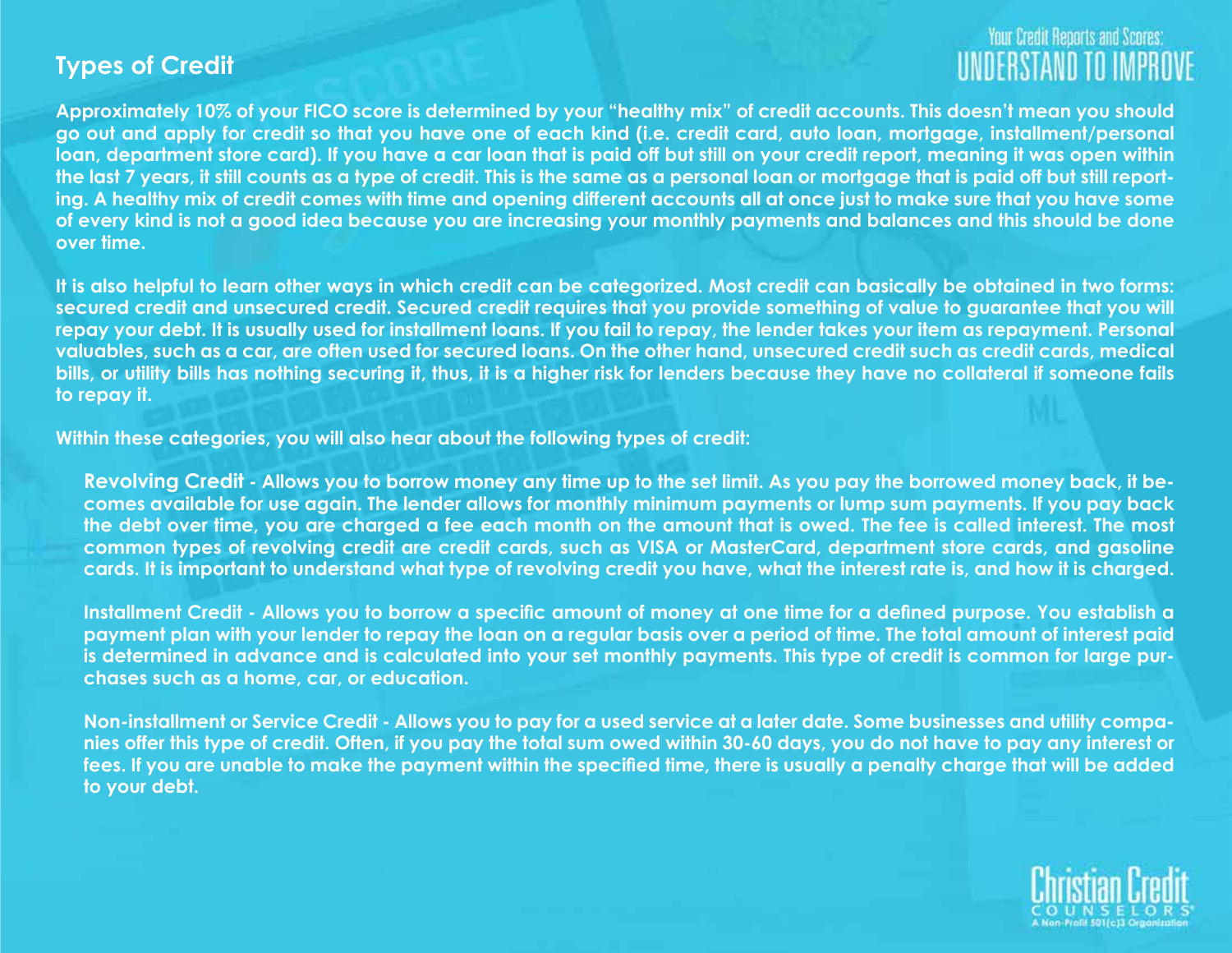#### **Steps to Do-It-Yourself Credit Repair**

## **Your Credit Reports and Scores**

- **• Pull and review your three free credit reports from www.annualcreditreport.com at least once a year. Correct any inaccuracies and make a list of your debt. Use that list and this eBook to help create a plan for repayment.**
- **• ALWAYS make your payments on time. Most lenders look for at least two years of consistent on-time payments.**
- **• Avoid overextending yourself. Strive to pay your credit card balances in full each month.**
- **• If you cannot pay your balances in full each month, take note of the minimum payment required on your monthly credit card statement. You must pay at least the amount listed to keep your account current.**
- **• If you are not in the position to pay off your balances in full each month, look at your debt-to-income ratio and evaluate your balances and how you can lower them to a more manageable level.**

#### **What Now?**

**Once you understand your credit reports and scores in terms of these sections and their value, it is easier to evaluate your current situation and create an action plan. Now that you know how credit reports and scores "work," you will have a better idea of how to start improving them. With this knowledge, you want to set up your budget so that you can pay for your necessities and send extra funds to accounts with the highest balance and interest. Once you are "debt free," you will still want to use your credit but, instead of allowing credit balances to carry over month after month, you should only be spending what you can pay off in full each month. Paying off your full balances each month is the key to improving and maintaining your credit.**

**Still want more information or help with your finances? Christian Credit Counselors Inc. is a nonprofit 501(c)(3) credit counseling agency. We can help you avoid bankruptcy, debt settlement scams, and quick fixes through our debt management program. Over the last 25 years, we have helped over 300,000 Americans get out of debt and onto the path of financial freedom. Give us a call today to see how we can help you get out of debt up to 80% faster than you could by making minimum monthly payments on your own.**

> **www.ChristianCreditCounselors.org 1.800.557.1985**